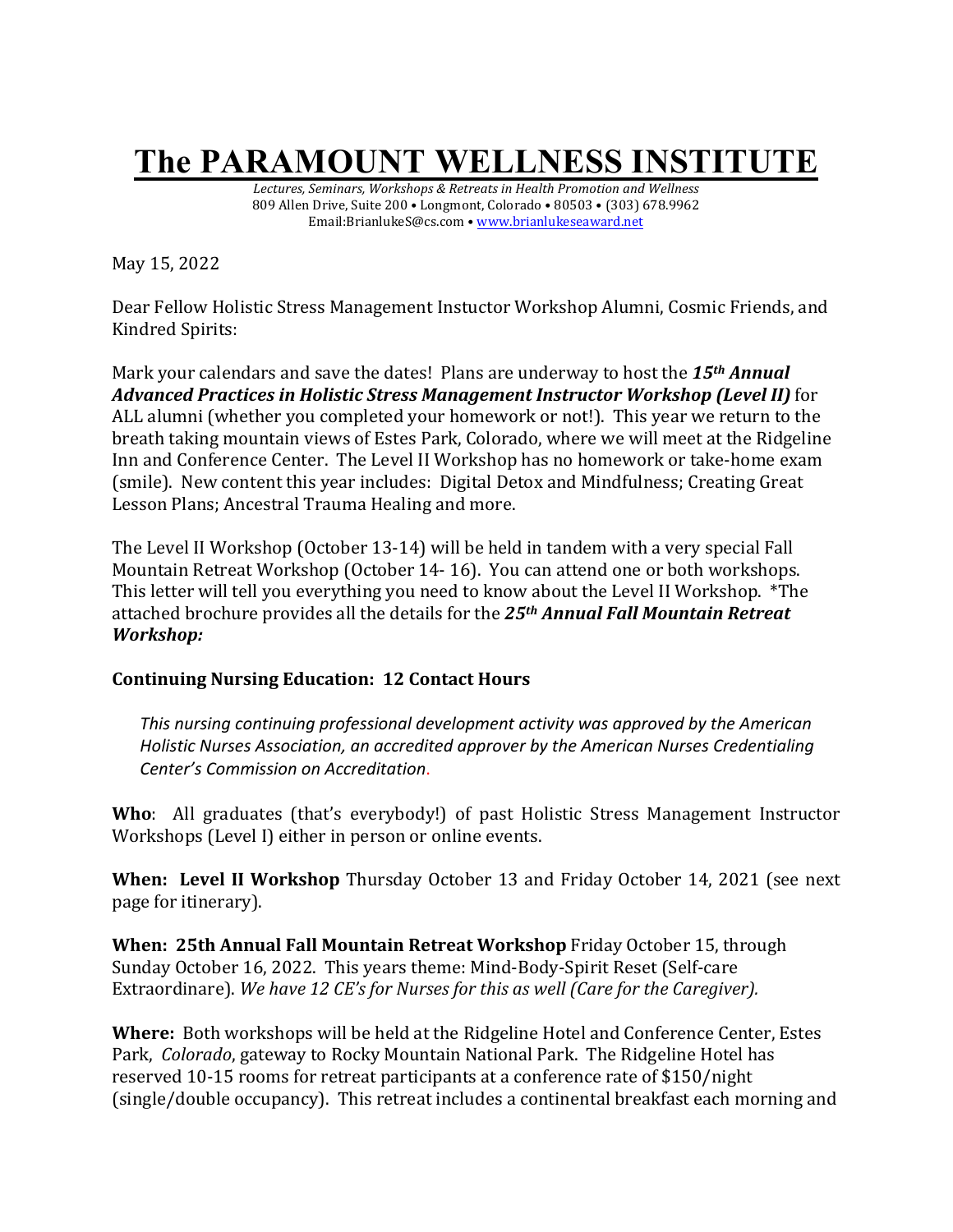healthy snack breaks throughout the day. To secure a room you must call at least four weeks prior to the retreat, sooner if possible. Please mention this event is sponsored by the Paramount Wellness Institute. For information/reservations for the Ridgline Hotel and Conference Center please call 970.527.1500 . Those seeking roommates to share expenses will be networked through our office. Just let our office staff know.

**How:** The *Estes Park Shuttle* provides the best transportation from Denver's airport (DIA) directly to Estes Park. Reservations are required for this service. Please call (970) 586-5151. The RT rate is \$115. Estes Park is approximately a two-hour drive from Denver International Airport (DIA). Rental cars are also available at Denver's airport. We recommend that if you decide to rent a car, you make your reservation early.

**Why:** To gain new material and insights as well as renew the synergy of the original Holistic Stress Management Instructor experience! Join us as we reunite and gather with like-minded souls and kindred spirits. Re-experience the power of saced space and community, where we will explore new ideas on creating and teaching presentations, seminars, workshops and retreats; and expand professional and personal insights.

**Cost:** \$299 Early-Bird Special (postmarked by August 26); or \$499 (postmarked after August 26). Please register as soon as possible to reserve your spot. The Level II Workshop (Allumni refresher course) is limited to 25 people. The cost includes the Level II Workshop; *Holistic Stress Management Instructor Workshop Workbook* (on flash drive); daily refreshments; and a fabulous Friday morning Sonnenalp breakfast served in our beautiful conference room.

**Registration:** Please use the *Fall Mountain Retreat Workshop* registration form (see enclosed) or simply call us at 303.678.9962. **Special Discount:** We offer a special \$100 discount if you register for both workshops (Level II and the Fall Mountain Retreat).

# Please remember to bring your laptop computer!

**Cancellation Policy:** Explained in registration form located in *Fall Mountain Retreat* brochure . Thank You.

Best wishes always,

*"Luke"* Brian Luke Seaward, Ph.D. Executive Director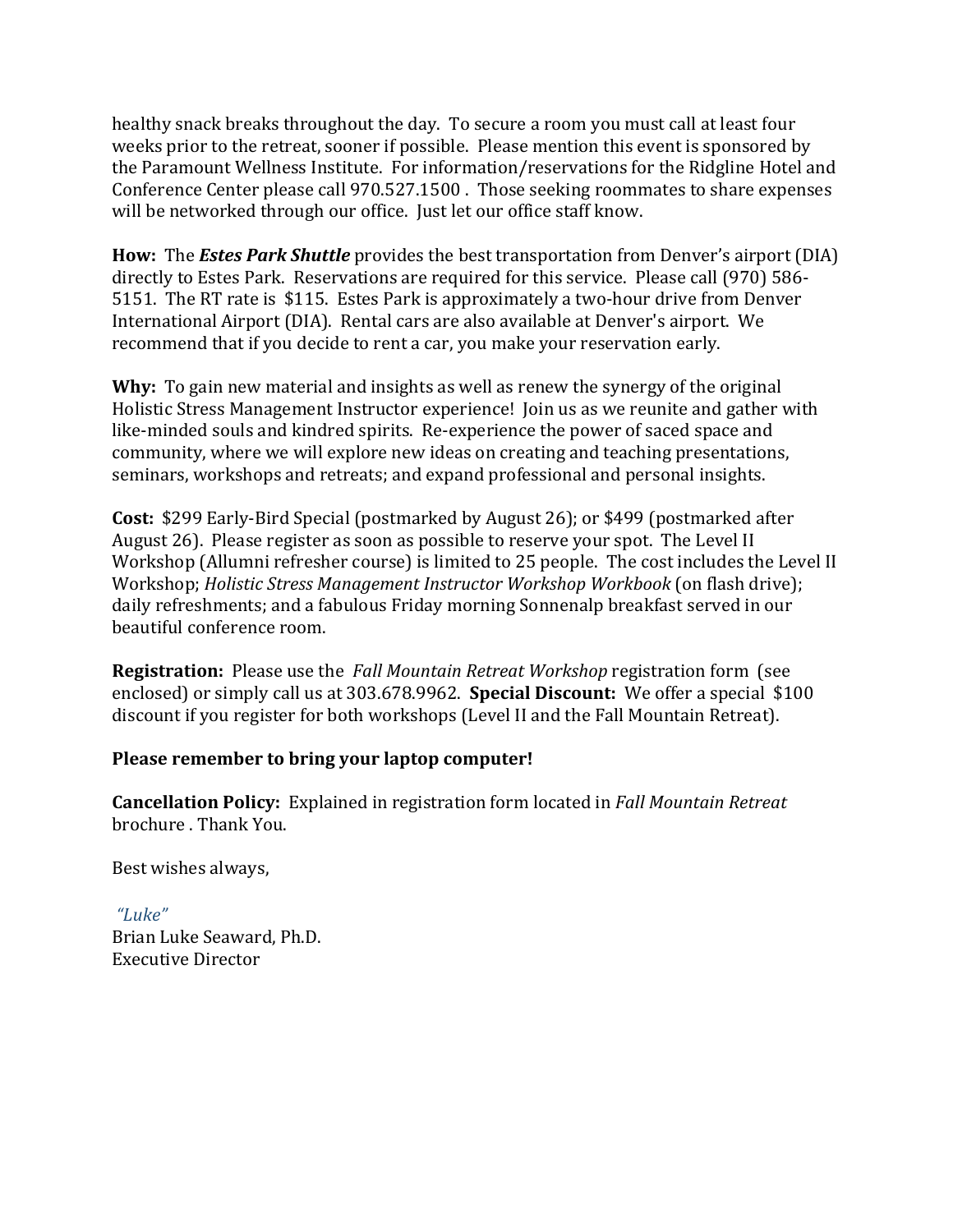# **Advanced Practices in Holistic Stress Management Instructor Workshop**

**2022 Level II (Refresher Course) Itinerary\* 12 CE's (professional contact hours)**

| <b>Thursday Session: Oct 13, 2022</b> |                                                                                                          |  |  |
|---------------------------------------|----------------------------------------------------------------------------------------------------------|--|--|
| $8:30 - 9:00$ a.m.                    | Registration & Re-acquaintances                                                                          |  |  |
| 9:00-10:30 a.m.                       | Module 1: Special Topics: Designing a Dynamic Slide Presentation I                                       |  |  |
| 10:30 am-10:45 p.m.                   | <b>Break</b>                                                                                             |  |  |
| $10:45$ am. $-12:00$ noon             | <b>Module 2: Special Topics:</b><br>Special Topics: Designign a Dynamic Powerpoint Slide Presentation II |  |  |
| 12:00 noon-1:30 p.m.                  | Lunch (on your own)                                                                                      |  |  |
| 1:30-2:30 p.m.                        | Module 3: Teaching Healthy Boundaries II                                                                 |  |  |
| 2:30-2:45 p.m.                        | <b>Break &amp; Refreshments</b>                                                                          |  |  |
| $2:45-4:00$ p.m.                      | Module 4: Special Topics: Digital Toxicity, Digital Dementia and<br>Digital De-Tox                       |  |  |
| $4:00-5:00$ p.m.                      | Module 5: Teaching about Trauma, Grieving, Resiliency & Adaptation                                       |  |  |
| $5:00-6:00$ p.m.                      | <b>Module 6:</b> Special Topics: Teaching Journaling & Poetry Therapy                                    |  |  |
| $6:00$ p.m.- whenever                 | Dinner (on your own)                                                                                     |  |  |
| <b>Friday Session: Oct 14, 2022</b>   |                                                                                                          |  |  |
| $7:00-8:00$ a.m.                      | Module 7: Teaching Restorative Yoga                                                                      |  |  |
| 8:00-8:30 a.m.                        | Breakfast buffet                                                                                         |  |  |
| 8:30-9:00 a.m.                        | Module 8: Support Group Meetings as a coping technique                                                   |  |  |
| $9:00 - 10:00$ a.m.                   | Module 9: Resiliency, Burnout & the Pursuit of Happiness                                                 |  |  |
| $10:30-10:45$ a.m.                    | <b>Break &amp; Refreshments</b>                                                                          |  |  |
| $10:45-11:45$ a.m.                    | <b>Module 10: Teaching Mindfulness</b>                                                                   |  |  |
| 11:45 a.m.-12:45 p.m.                 | Module 11: Lesson Planning and Implementation                                                            |  |  |
| $12:45-1:15$ p.m.                     | Closing Comments, Q&A, and Evaluations                                                                   |  |  |
| $1:15-2:00$ p.m.                      | Lunch (on your own)                                                                                      |  |  |
| $2:00$ p.m.                           | Start of the 25th Annual Fall Mountain Retreat Workshop:                                                 |  |  |

\* The intention is to cover all of these topics but will honor the interest and wishes of the participants in the complete holistic stress management genre.

**AHNA Disclosure Statement**: Brian Luke Seaward, Ph.D., is a presenter/facilitator for this activity. Brian Luke Seaward receives an honorarium from The Paramount Wellness Institute. His books and relaxation CDs will not be openly discussed during the scheduled hours of this workshop activity.